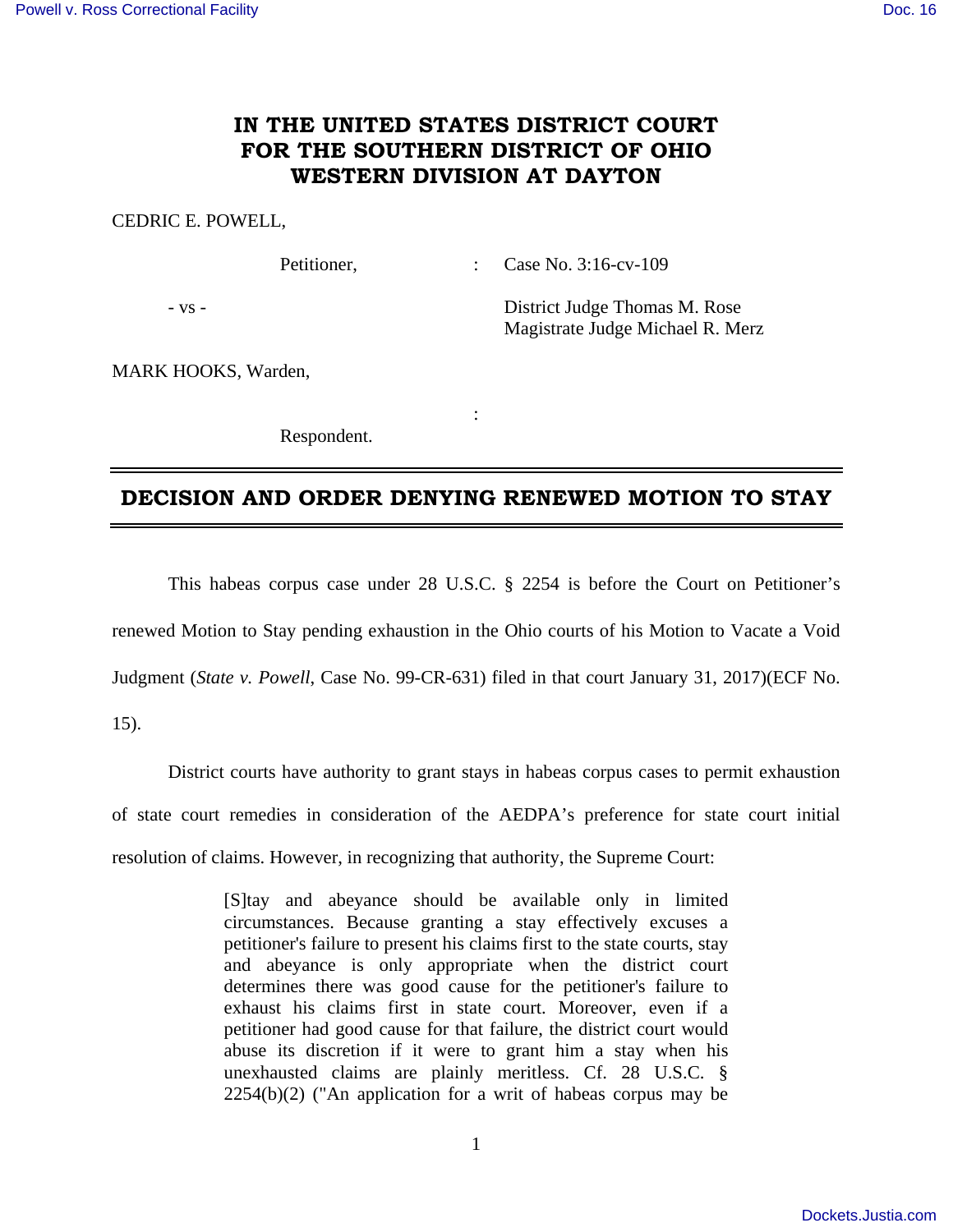denied on the merits, notwithstanding the failure of the applicant to exhaust the remedies available in the courts of the State"). . . .

On the other hand, it likely would be an abuse of discretion for a district court to deny a stay and to dismiss a mixed petition if the petitioner had good cause for his failure to exhaust, his unexhausted claims are potentially meritorious, and there is no indication that the petitioner engaged in intentionally dilatory litigation tactics.

*Rhines v. Weber*, 544 U.S. 269, 277-278 (2005). "Staying a federal habeas petition frustrates AEDPA's objective of encouraging finality by allowing a petitioner to delay the resolution of federal proceedings. *Id*.

 On February 14, 2017, this Court denied Petitioner's first Motion for Stay without prejudice to its renewal if accompanied by a full copy of his Motion to Vacate a Void Judgment filed in the Montgomery County Court of Common Pleas, along with a memorandum explaining his delay and what theory he relies on for obtaining relief (ECF No. 9, PageID 32).

Mr. Powell's instant Motion for Stay is denied for the following reasons.

 First of all, the *Rhines v. Weber* procedure was designed to deal with a situation where a habeas petitioner has a mixed petition including both exhausted and unexhausted claims. Because of the statute of limitations adopted by the AEDPA, dismissal without prejudice of the unexhausted claims may result in their being barred by the statute of limitations. In this case, however, Mr. Powell's sole ground for relief is ineffective assistance of counsel and not the claim included in his pending motion in the Common Pleas Court.

 Second, Mr. Powell has not shown good cause for his failure to bring this claim earlier in the state courts. The claim he makes of prosecutorial misconduct was known to him at the time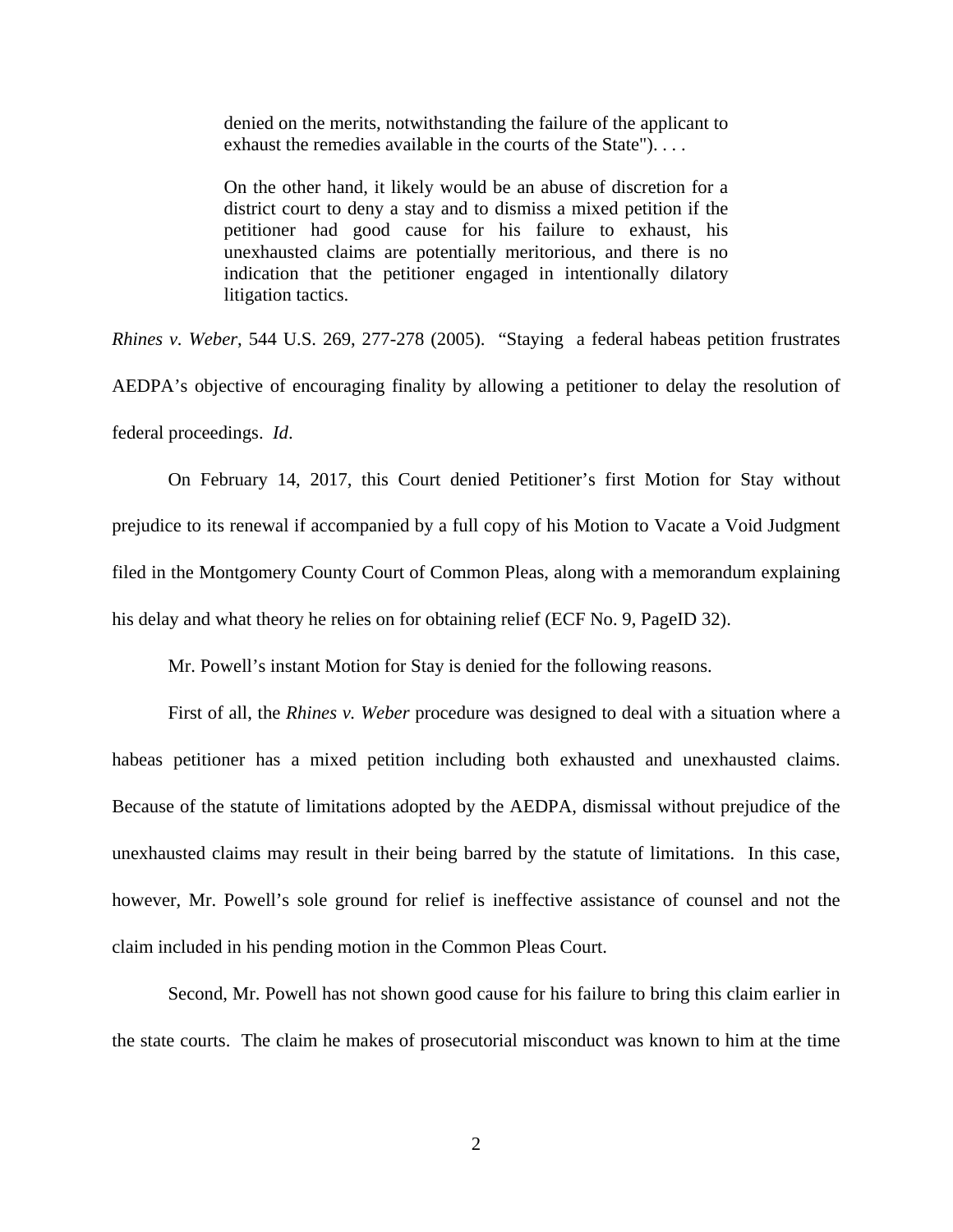of trial in 1999; he has offered no persuasive excuse for waiting until January 31, 2017, for filing in the Common Pleas Court.

 Third, the *Rhines* Court held the district court "would abuse its discretion if it were to grant him a stay when his unexhausted claims are plainly meritless." In the Common Pleas Court, the State has argued Petitioner's claim is barred by res judicata (State Court Record, ECF No. 12, PageID 575, et seq.) To prove that defense, the State quoted as follows from the Decision of the Common Pleas Court to grant summary judgment on Petitioner's petition for post-conviction relief:

> Shannon was extensively cross-examined regarding three statements in her handwriting that retract her charges against [the Defendant]. She testified that after she was released from the hospital she wrote and signed three statements, Def 's Exhs. C,D. and E. Trial Transcript at 800. She admitted that she signed her mother's signature on Def 's Exh. E. Trial Transcript at 806. Powell was not present when she wrote these statements. She claimed that she didn't read the statements and did not know what she was signing. Id. At 808. She testified that she wrote the first statement, Def 's Exh. C, because she was paid \$50 by Katrina Benson, Powell's girlfriend. Trial Transcript at 824. She said that she wrote the second statement, Def's Exh. D, because she was paid \$80 by Katrina. She wrote the third statement, Def's Exh. E, because Katrina had promised to take her shopping. She further testified that Davote Kelly, a.k.a. "Boss.'' Was not present when she wrote the statements. She denied telling "Boss" that "it didn't happen." Trial Transcript at 815. On re-direct examination Shannon testified that Katrina Benson and Davote Kelly, "Boss Man," came to her house. Katrina wanted her to sign some papers, but Shannon did not do so on that occasion. Id. At 964-968. She testified on redirect that on the next day, Katrina picked her up to shop at Krogers. They then went to Katrina's house where Katrina asked Shannon to copy a paper in her own handwriting. Shannon did so but did not know what the paper, Def's Exh. C, stated. She testified that she could not read. Regarding the second letter, Def's Exh. D, she stated that Katrina came to her house, and Shannon copied and signed this second letter in return for money. She signed her

 $\overline{a}$ 

<sup>&</sup>lt;sup>1</sup> The date of filing is shown by the Clerk's time stamp at PageID 696.